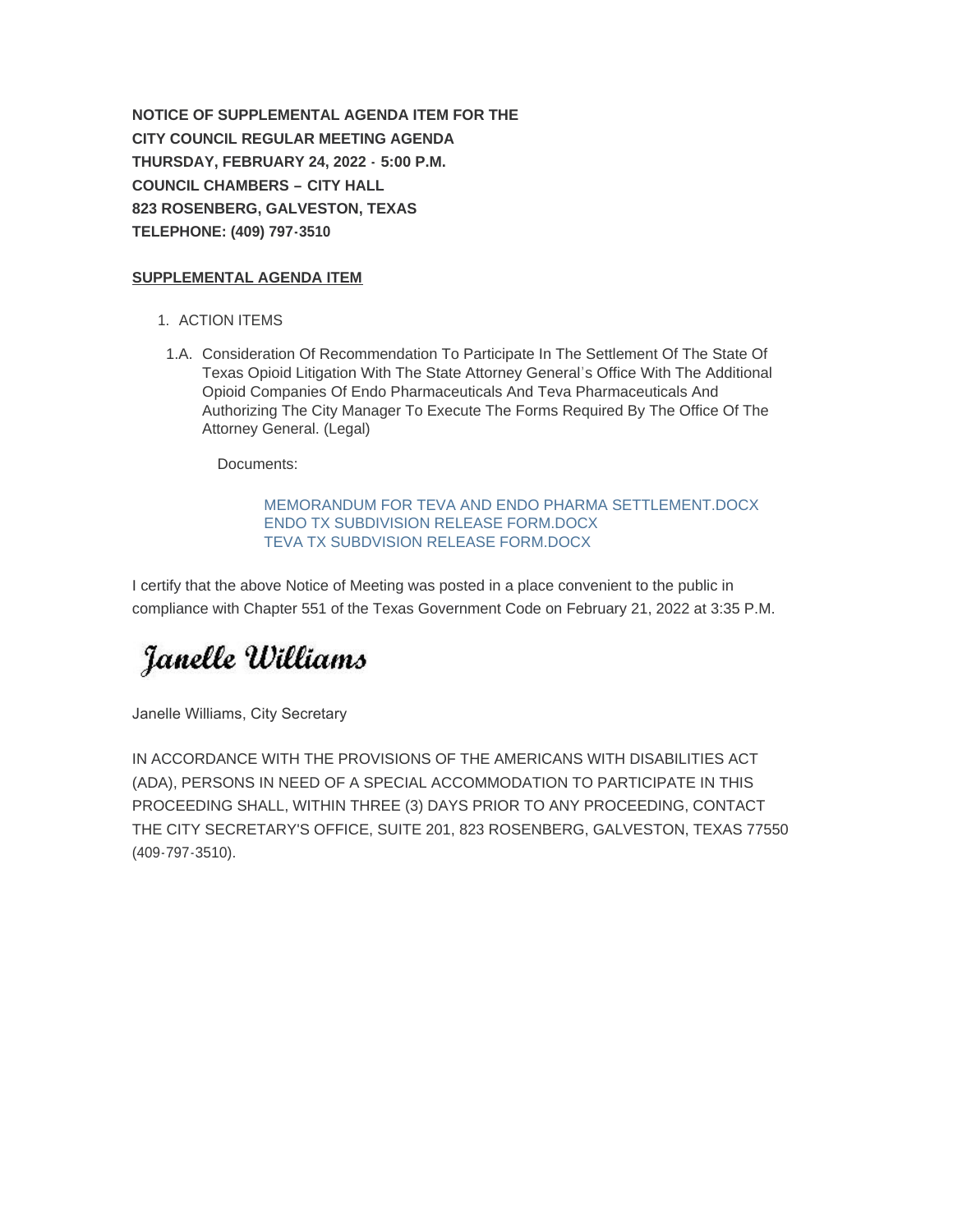# MEMORANDUM

- TO: Members of City Council
- FROM: Donald Glywasky, City Attorney
- DATE: February 21, 2022
- RE: Recommendation to participate in the settlement of the State of Texas Opioid litigation with the State Attorney General's Office with the additional opioid companies of Endo Pharmaceuticals and Teva Pharmaceuticals and authorizing the City Manage to execute the forms required by the Office of the Attorney General
	- 1) The Office of the Texas Attorney General has announced a settlement of the multistate litigation initiated by several states against two additional pharmaceutical companies, namely Endo Pharmaceutics and Teva Pharmaceuticals.
	- 2) As you may recall the Texas Attorney General, along with the Attorney Generals of 28 states, had previously entered into a settlement with various distributors as well as opioid manufacturer J&J. The settlement provided for payments into a state trust account, which would then in turn distribute funds to local entities in accordance with procedures to be drafted by the State. City Council elected to participate in the settlement and authorized the execution of the state required forms.
	- 3) The State has recently entered into settlement terms with Endo Pharmaceutics and Teva Pharmaceuticals. Teva will pay into the Texas settlement fund \$150 million over a 15 year period. Endo will pay \$63 million into the Texas settlement funds. For the settlement to proceed 96% of the litigating subdivision had to approve the settlements. Those payments will in turn be distributed to the cities and counties by the State.
	- 4) The Office of the Attorney General has recommended settlement and requested cities and counties in the state approve the settlement and return the accompany forms by March 10, 2022
	- 5) Such approval is consistent with the City Council prior approval of the proposed opioid settlement. I recommend the settlement document be approved and the City Manager be given authority to sign.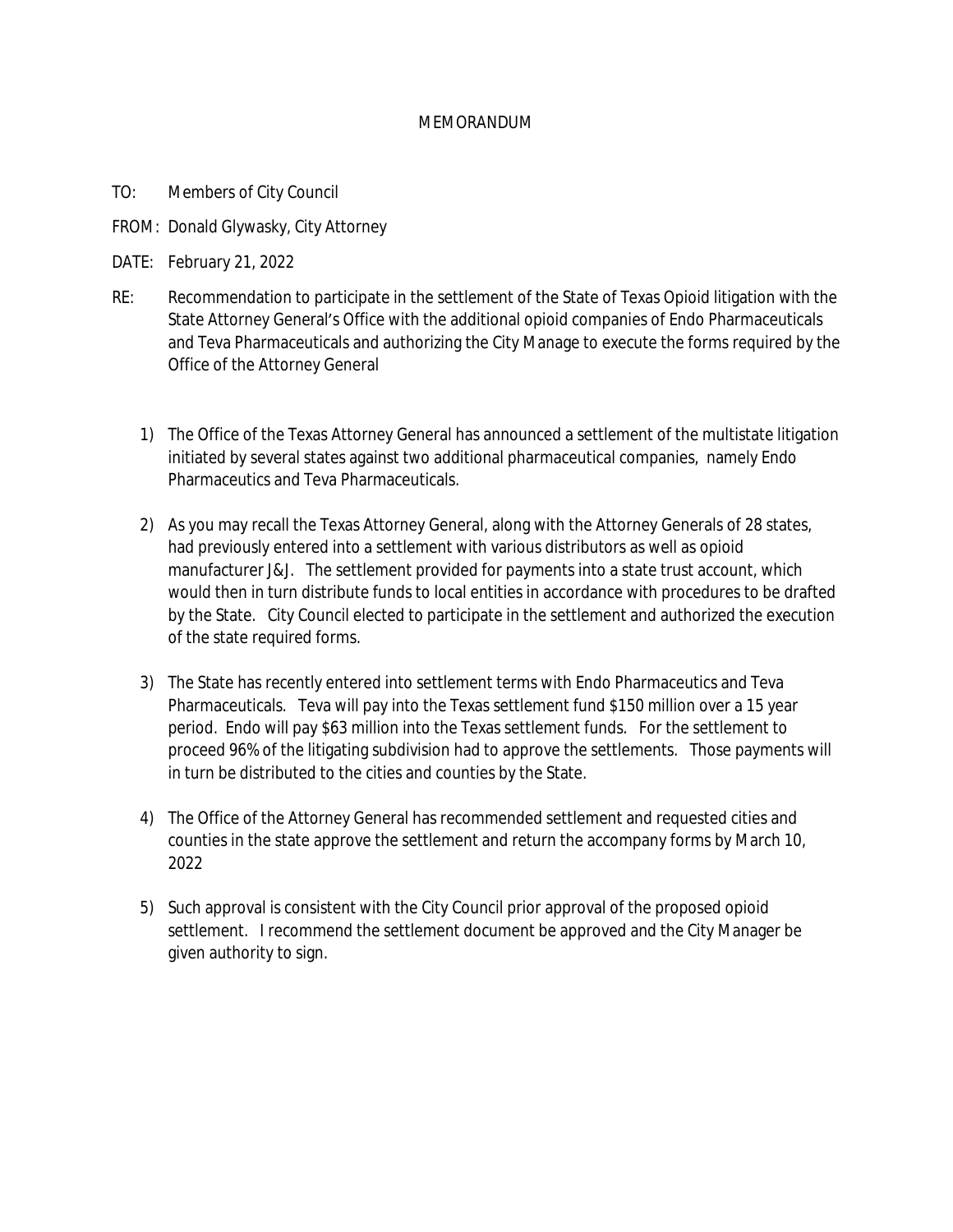### **Exhibit A**

# **TEXAS SUBDIVISION AND SPECIAL DISTRICT ELECTION AND RELEASE FORM**

This Election and Release Form for Texas Participating Subdivisions<sup>1</sup> resolves opioid related Claims against Endo/Par under the terms and conditions set forth in the Endo/Par Texas State-Wide Opioid Settlement Agreement between Endo/Par, the State of Texas, and the Counties of Dallas, Bexar, Harris and Tarrant (the "Agreement"), the provisions of which are here incorporated by reference in their entirety. Upon executing this Election and Release Form, a

Participating Subdivision agrees that, in exchange for the consideration described in the Agreement, the Participating Subdivision is bound by all the terms and conditions of the Agreement, including but not limited to the Release found in Section VII of the Agreement and the provisions concerning participation by Subdivisions or Special Districts in Section VIII, and the Participating Subdivision and its signatories expressly represent and warrant on behalf of themselves that they have, or will have obtained on or before the Effective Date or on or before the execution of this Election and Release Form if executed after the Effective Date, the authority to settle and release, to the maximum extent of the Subdivision's and Special District's power, all Released Claims related to Covered Conduct. If this Election and Release Form is executed on or before the Initial Participation Date, the Participating Subdivision shall dismiss Endo/Par and all other Released Entities with prejudice from all pending cases in which the Participating

Subdivision has asserted Covered Claims against Endo/Par or a Released Entity no later than the Initial Participation Date. If this Election and Release Form is executed after the Initial Participation Date, the Participating Subdivision shall dismiss Endo/Par and all other Released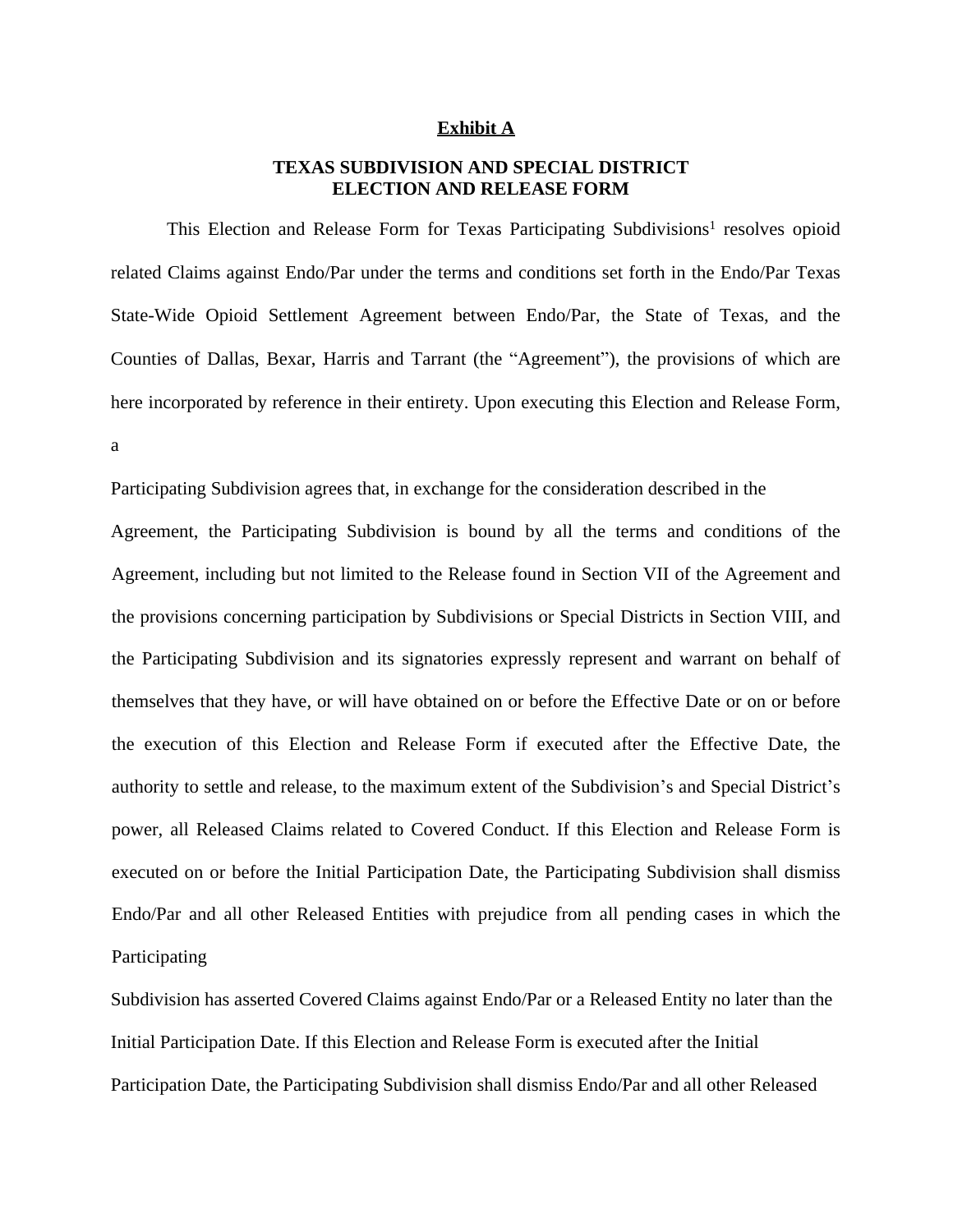<sup>1</sup> The Agreement defines a "Participating Subdivision" as a Subdivision or Special District that signs this Election and Release Form and meets the requirements for becoming a Participating Subdivision under subsection VIII.A. of the Agreement.

A-1

#### 745274877.20

Entities with prejudice from all pending cases in which the Participating Subdivision has asserted

Covered Claims against Endo/Par or a Released Entity concurrently with the execution of this

form. By executing this Election and Release Form, the Participating Subdivision submits to the

jurisdiction of the Honorable Robert Schaffer, *In Re: Texas Opioid Litigation*, MDL No. 18-

0358,

Master File No. 2018-63587, in the 152nd Judicial District Court, Harris County, Texas.

Dated:

Texas Subdivision Name: City of Galveston

By: \_\_\_\_\_\_\_\_\_\_\_\_\_\_\_\_\_\_\_\_\_\_\_\_\_\_\_\_\_

Brian A. Maxwell City Manager City of Galveston 823 Rosenberg Room 201 Galveston, Texas 77550 409.797.3520 bmaxwell@galvestontx.gov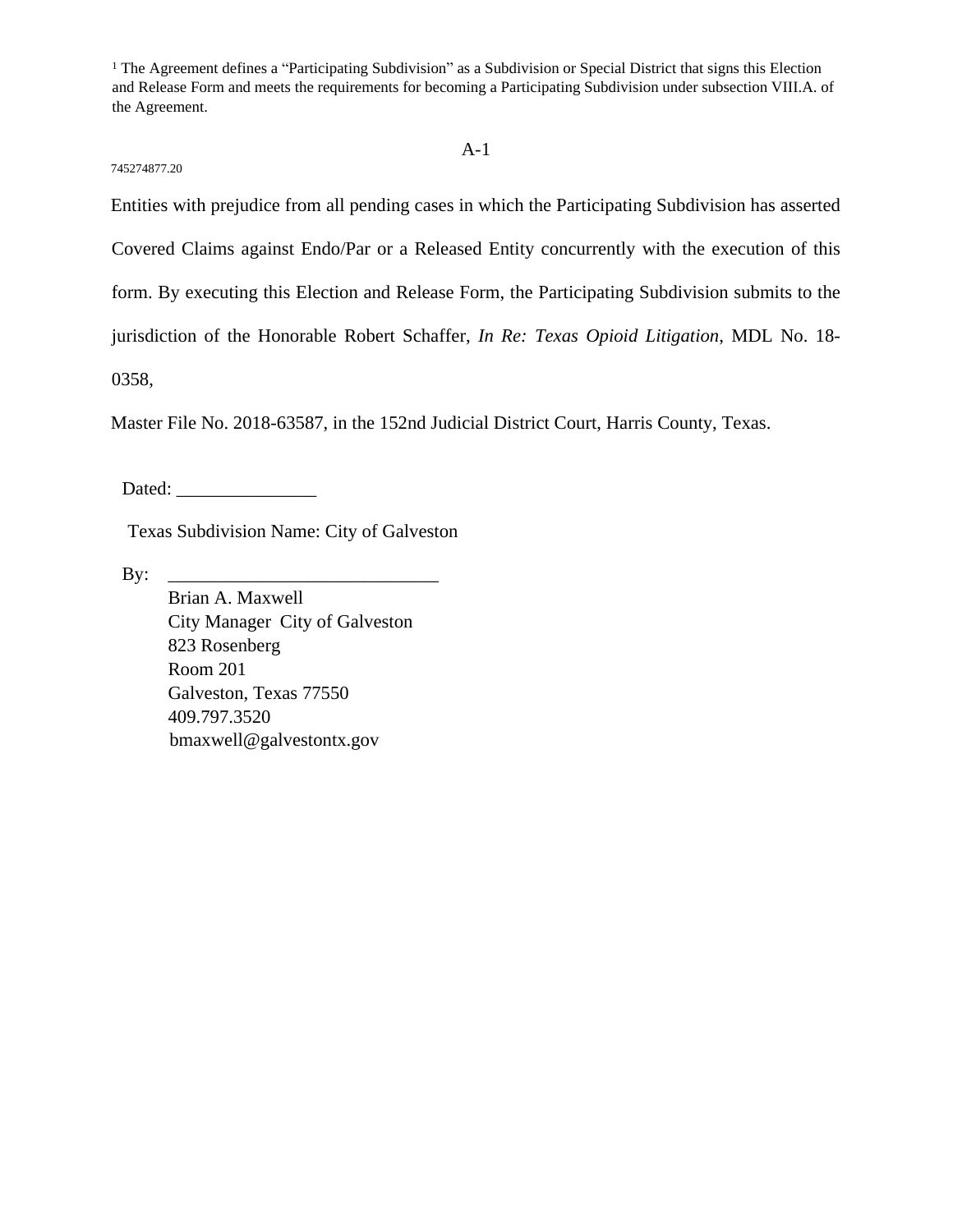745274877.20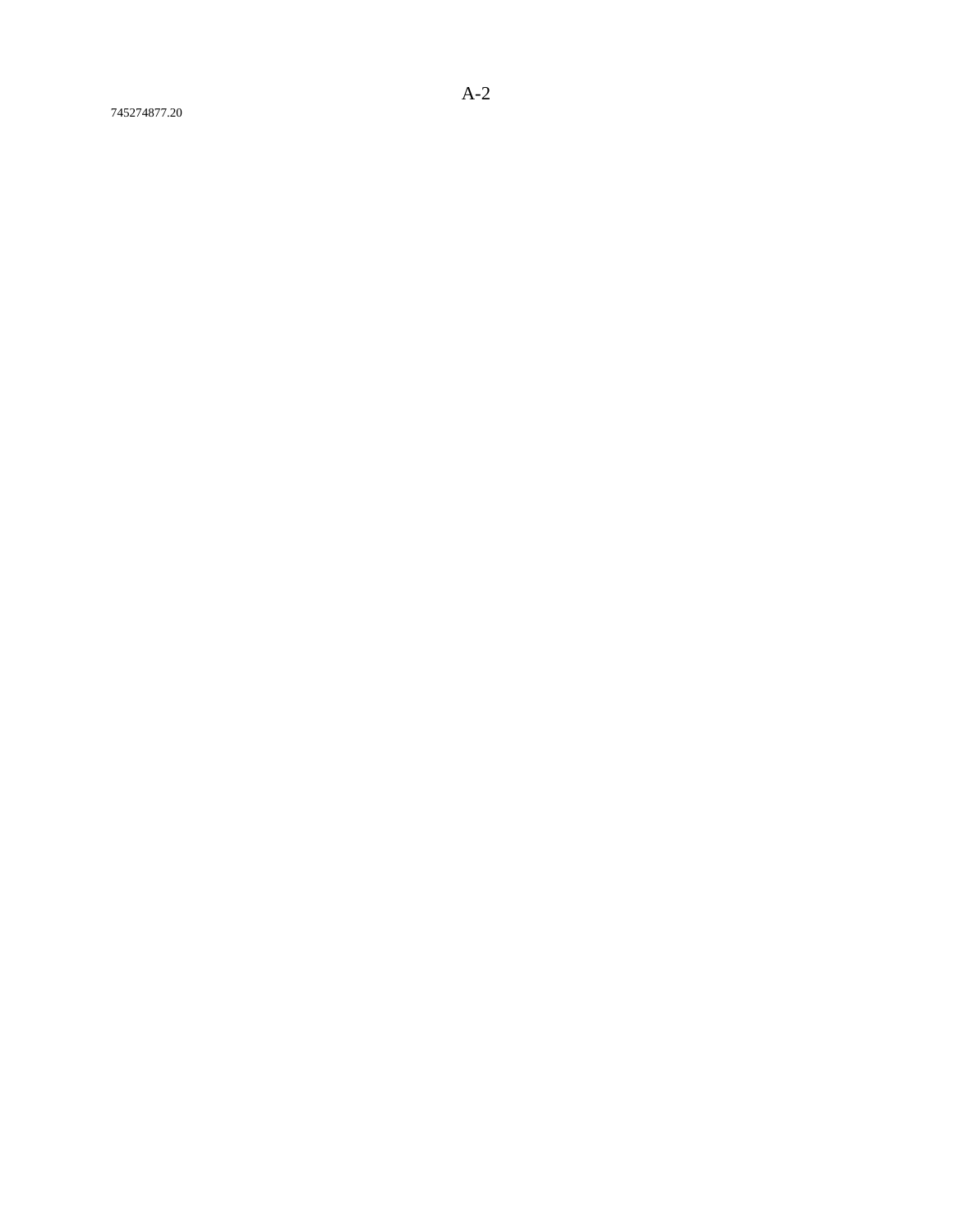#### **Exhibit B**

# **TEXAS SUBDIVISION AND SPECIAL DISTRICT ELECTION AND RELEASE FORM**

This Election and Release Form for Texas Participating Subdivisions<sup>1</sup> resolves opioid related Claims against Teva under the terms and conditions set forth in the Teva Texas State Wide Opioid Settlement Agreement between Teva, the State of Texas, and the Counties of Dallas, Bexar, Harris and Tarrant (the "Agreement"), the provisions of which are here incorporated by reference in their entirety. Upon executing this Election and Release Form, a Participating Subdivision agrees that, in exchange for the consideration described in the Agreement, the Participating Subdivision is bound by all the terms and conditions of the Agreement, including but not limited to the Release found in Section VII of the Agreement and the provisions concerning participation by Subdivisions or Special Districts in Section VIII, and the Participating Subdivision and its signatories expressly represent and warrant on behalf of themselves that they have, or will have obtained on or before the Effective Date or on or before the execution of this Election and Release Form if executed after the Effective Date, the authority to settle and release, to the maximum extent of the Subdivision's and Special District's power, all Released Claims related to Covered Conduct. If this Election and Release Form is executed on or before the Initial Participation Date, the Participating Subdivision shall dismiss the Released Claims with prejudice and sever Teva and all other Released Entities from all pending cases in which the Participating Subdivision has asserted Covered Claims against Teva or a Released Entity no later than the Initial Participation Date. If this Election and Release Form is executed after the Initial Participation Date, the Participating Subdivision shall dismiss the Released Claims with prejudice and sever Teva

<sup>&</sup>lt;sup>1</sup> The Agreement defines a "Participating Subdivision" as a Subdivision or Special District that signs this Election and Release Form and meets the requirements for becoming a Participating Subdivision under subsection VIII.A. of the Agreement.